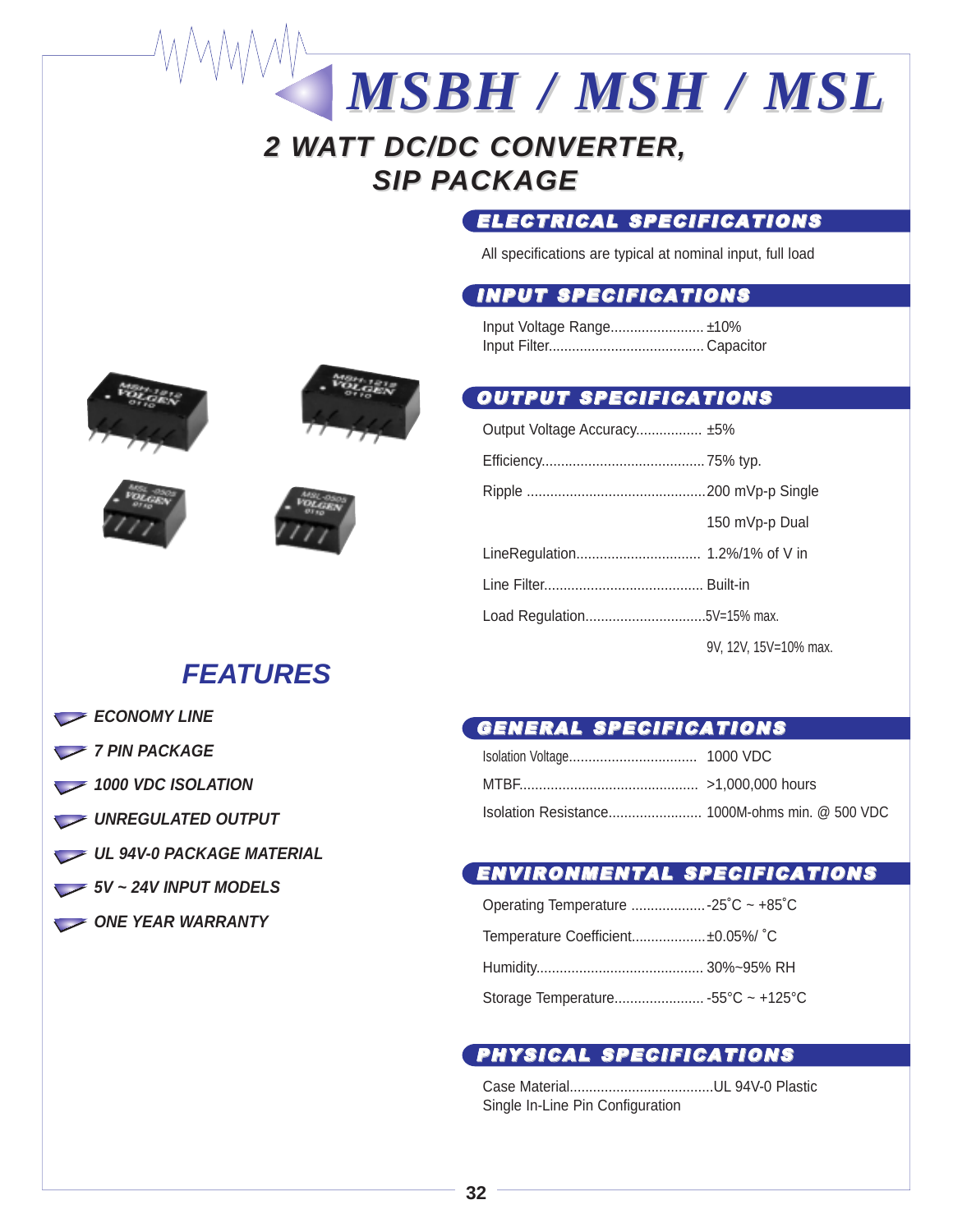

| <b>PART NUMBER</b> | <b>INPUT VOLTAGE</b> | <b>OUTPUT VOLTAGE</b> | <b>OUTPUT CURRENT</b> | <b>EFFICIENCY</b> |
|--------------------|----------------------|-----------------------|-----------------------|-------------------|
|                    |                      |                       |                       |                   |
| <b>MSL - 0505</b>  |                      | 5 VDC                 | 400 mA                | 70 %              |
| <b>MSL - 0509</b>  | 5 VDC                | 9 VDC                 | 222 mA                | 75 %              |
| <b>MSL - 0512</b>  |                      | <b>12 VDC</b>         | 167 mA                | 78 %              |
| <b>MSL - 0515</b>  |                      | <b>15 VDC</b>         | 133 mA                | 80 %              |
| <b>MSL - 1205</b>  |                      | 5 VDC                 | 400 mA                | 70 %              |
| <b>MSL - 1209</b>  | 12VDC                | 9 VDC                 | 222 mA                | 75 %              |
| <b>MSL - 1212</b>  |                      | <b>12 VDC</b>         | 167 mA                | 78 %              |
| <b>MSL - 1215</b>  |                      | <b>15 VDC</b>         | 133 mA                | 80 %              |
| <b>MSL - 1505</b>  |                      | 5 VDC                 | 400 mA                | 70 %              |
| <b>MSL - 1509</b>  | 15 VDC               | 9 VDC                 | 222 mA                | 75 %              |
| <b>MSL - 1512</b>  |                      | <b>12 VDC</b>         | 167 mA                | 78 %              |
| <b>MSL - 1515</b>  |                      | <b>15 VDC</b>         | 133 mA                | 80 %              |
| <b>MSL - 2405</b>  |                      | 5 VDC                 | 400 mA                | <b>70%</b>        |
| <b>MSL - 2409</b>  | <b>24 VDC</b>        | 9 VDC                 | 222 mA                | 75 %              |
| <b>MSL - 2412</b>  |                      | <b>12 VDC</b>         | 167 mA                | 78 %              |
| <b>MSL - 2415</b>  |                      | <b>15 VDC</b>         | 133 mA                | 80 %              |

## **MSL - Single Output**





Bottom View

### NOTE:

\*TERMINAL 0.020" x 0.010" FLAT PIN

#### **MSL SERIES**

| <b>Pin Connections</b> |         |  |
|------------------------|---------|--|
| Pin#<br><b>Single</b>  |         |  |
|                        | -INPUT  |  |
|                        | +INPUT  |  |
|                        | -OUTPUT |  |
|                        | +OUTPUT |  |

#### **NOTE:**

All specifications typical and nominal / full load and 25˚C unless otherwise noted. Avoid sustained operation in overload or dead short conditions. Specifications subject to changes without notice.